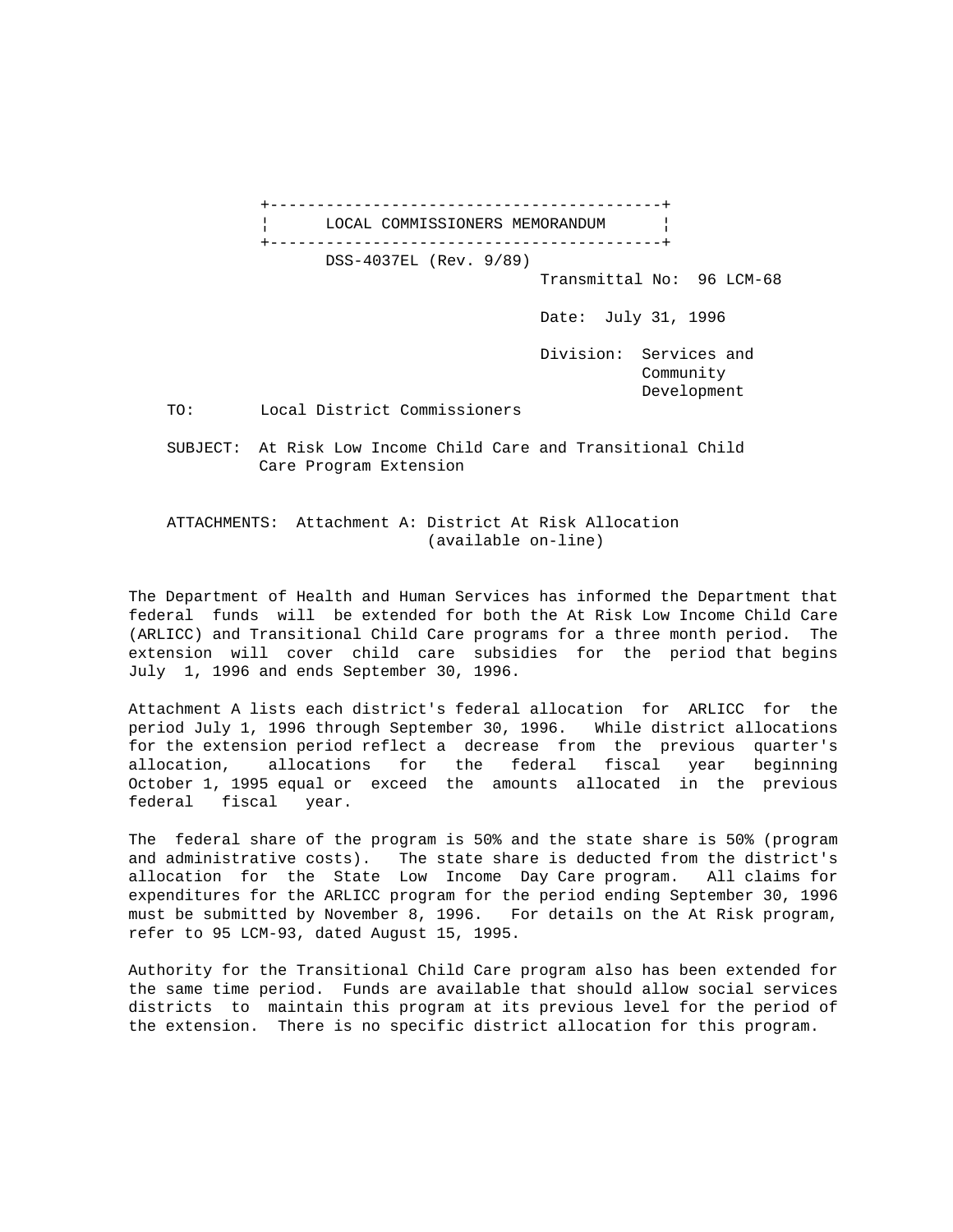Date: July 31, 1996

Trans. No. 96 LCM-68 Page No. 2

Questions regarding this LCM may be directed to Eileen Mahoney, Bureau of Early Childhood Services at 1-800-343-8859 ext. 3-0711 or dial direct (518) 473-0711. Ms. Mahoney may also be contacted on-line, Userid # SVC109.

 $\frac{1}{\sqrt{2}}$  , and the set of the set of the set of the set of the set of the set of the set of the set of the set of the set of the set of the set of the set of the set of the set of the set of the set of the set of the

 Suzanne Zafonte Sennett Director Bureau of Early Childhood Services